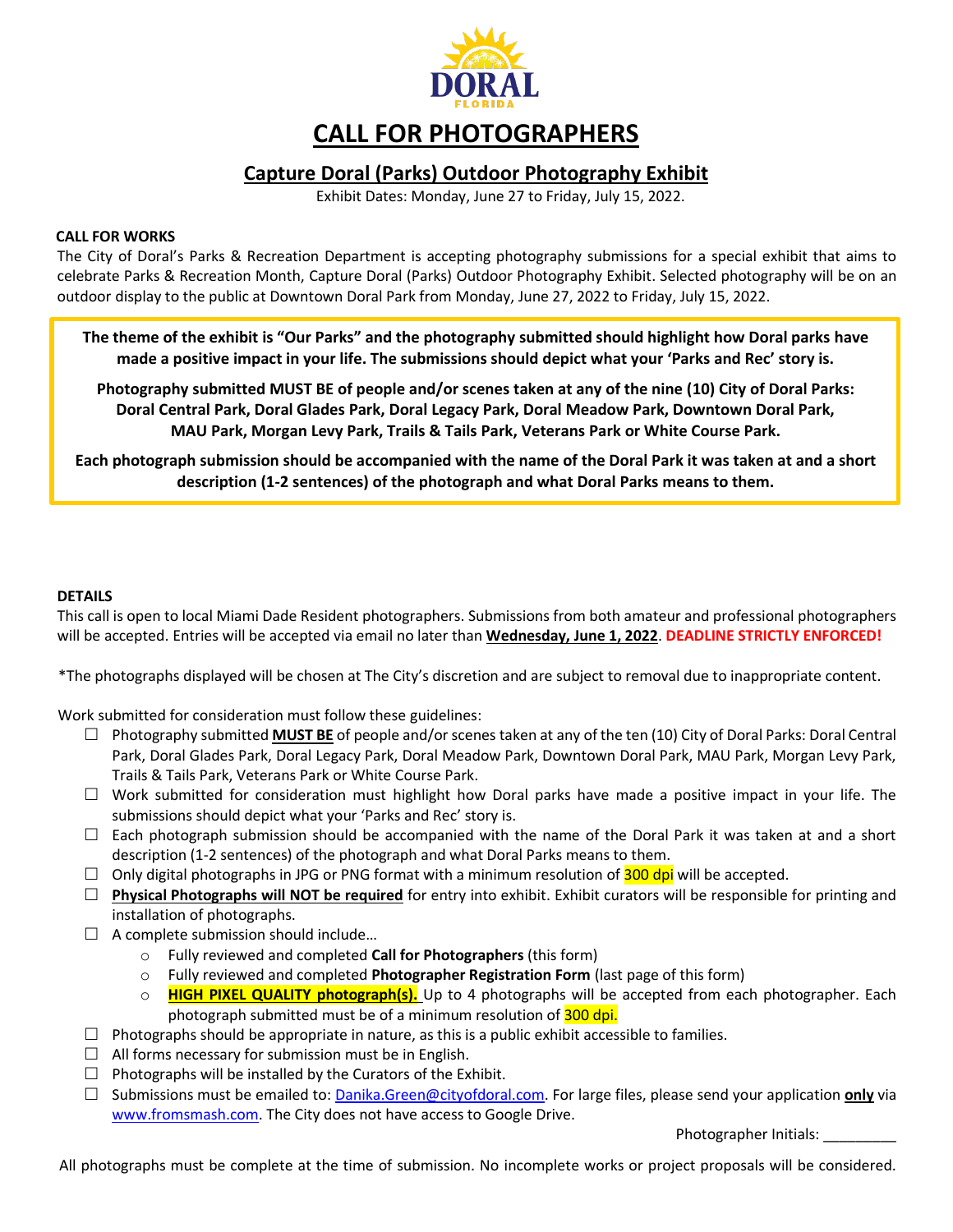Transportation, lodging, meals, and other expenses are at the responsibility of the photographer, as is the expense of the objects and materials to be included in the work submitted.

Photographer Initials:

Any work not received at a high enough pixel quality by the deadline **(Wednesday, June 1, 2022)** will be disqualified and removed from the exhibition. The City of Doral and/or the Curator of the Exhibit shall not be held responsible for any damages to, or loss of, any submitted photographs and/or other personal property associated with the Exhibit, that may occur as a result of any activity whatsoever associated with the Exhibit, including, but not limited to, handling, displaying, moving, or transporting, and/or removing of the photographs, by personnel and agents of the City of Doral and/or the Curator. The photographer agrees to release and to hold harmless the City of Doral and the Curator, and their officials, employees, volunteers, and agents, from all liabilities and damages to the photographs, whether a loss to the photographer or to third parties.

Photographer Initials:

Neither the City of Doral, nor the Curator of the Exhibit will be held responsible for damages due to inherent vice, the age or disrepair of equipment used in the installation work or poor construction materials.

Photographer Initials: \_\_\_\_\_\_\_\_\_\_

The exhibit will include photographer/photograph information. Content for this display will be generated from photographs and photographer registration information provided during the submission process.

Photographer Initials:

The City of Doral will be giving a certificate of appreciation to all the participants whose photography is chosen for the exhibit best represent the Doral Diversity.

Photographer Initials: \_\_\_\_\_\_\_\_\_\_\_

Incomplete or late applications will not be accepted. Images selected for the exhibition may be used by the City of Doral for publicity purposes. Submission constitutes agreement to the rules and details as published in this prospectus. All entrants will be notified of the results of the selection process in a timely manner. Please do not call about the status of your application. Submission materials from the selected photographers will become part of the permanent record of the exhibition and will not be returned.

Photographer Initials: \_\_\_\_\_\_\_\_\_\_\_\_

For additional information please call: 305-593-6600 or email us at:

- Danika Green, Assistant Cultural Center Supervisor[: Danika.Green@cityofdoral.com](mailto:Danika.Green@cityofdoral.com)
- Diana Maldonado, Special Events Coordinador[: Diana.Maldonado@cityofdoral.com](mailto:Diana.Maldonado@cityofdoral.com)

### **TIMELINE**

### **Deadline for entries**

Wednesday, June 1, 2022

## **Notification of acceptance or decline**

Friday, June 10, 2022

**Printing & Installation of works begins** Monday, June 20, 2022 – Friday, June 24, 2022

# **Capture Doral (Parks) 2022 Photography Exhibit Dates**

Monday, June 27, 2022 to Friday, July 15, 2022

Your signature below is an acknowledgement you have read the guidelines of the Capture Doral (Parks) Photography Exhibit 2022, as outlined in this document, and agree to abide by them.